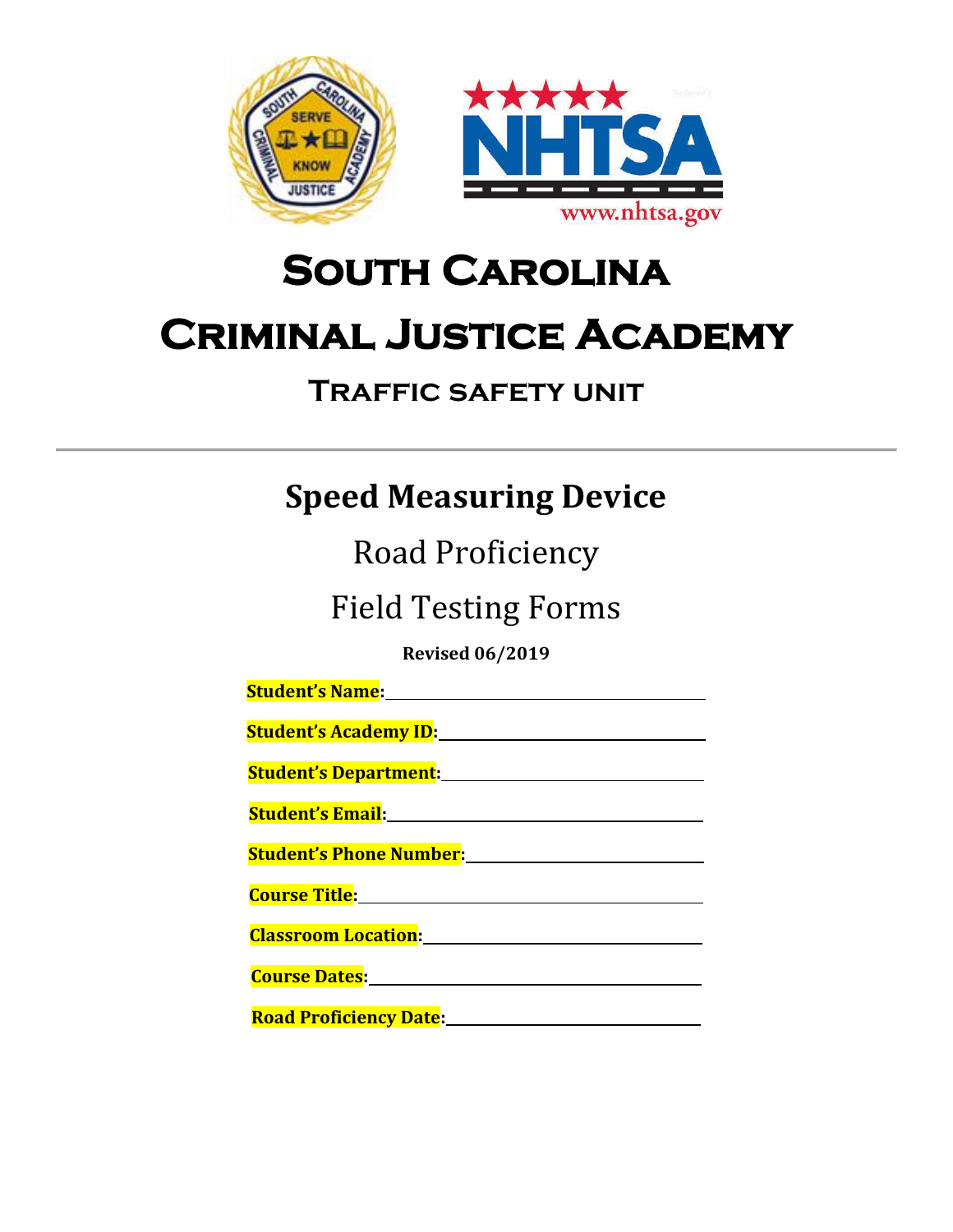

#### **SC Criminal Justice Academy Traffic Safety Unit**

### **Police Traffic Speed-Measuring Device Operator Road Proficiency Testing Booklet**

#### **Instructions:**

The Speed-Measuring Device Instructor should administer the road proficiency portion of the Basic Police Traffic Speed-Measurement Operator course to the Speed-Measurement operator trainee/student within the prescribed four (4) weeks from the conclusion date of the classroom portion of the course as set forth in the CJA Policy and Procedures (General Training Requirements). The instructor should evaluate the Speed Measuring Device being used for operational condition. In the event the instrument fails either internal or external tests or has missing parts, the condition should be noted and no road test performed with that instrument.

There is a demonstrated process for calculating the average error rating for the student's visual speed estimates on the page prior to the Radar evaluation. **At a minimum, the student must show proficiency with one form of speed measuring device (Radar/Lidar/Average Speed Computation). If that device is a radar unit, forward stationary and moving mode must as a minimum be completed.** For the RADAR instruments designed with Rear Antenna stationary/moving, Same/Opposite Direction, Digital Signal Processing, Time/Distance, or Dual Antenna capabilities, the instructor should complete the appropriate sections. In the event the student advises the instructor that these available functions will not be applied for enforcement purposes, the instructor can omit those applications, but must note clearly in the instructor comments area this fact. Stopwatch/Average Speed Computation is provided near the end of this packet, and Lidar proficiency testing is included at the end. **THE STUDENT MUST COMPLETE PROFICIENCY FOR ANY MODE OF SPEED MEASUREMENT TO BE USED IN SPEED ENFORCEMENT DURING THEIR CERTIFICATION PERIOD.**

If the student fails to demonstrate Acceptable levels of performance with the visual speed estimates, the instructor should document the deficiencies in the comments section and reschedule the student for further practice and testing (original certifications only). Upon completion of the road proficiency testing, the data from this form should be submitted to the SC Criminal Justice Academy Traffic Safety Unit via the SCCJA website through the submittal option under forms. This must occur by the conclusion of the fourth week of the course. Any proficiency forms received after the fourth week will be considered failures. Make sure the course type/location and dates are clearly written on the cover sheet. **SMD RECERTIFICATION PROFICIENCIES ARE DUE WITHIN TWO WEEKS OF THE COURSE TEST DATE, AND THERE ARE NO RETESTS FOR RECERTIFICATION FAILURES.**

*Note: Student(s) failing to meet field proficiency testing standards (ORIGINAL CERTIFICATIONS ONLY) should be rescheduled for further practice sessions. If, after a third failed attempt at meeting standard, the student should be recycled through the classroom portion of the Speed-Measuring Device Operator Training course. The Academy Program Director should be notified of student recycles. SMD RECERTIFICATIONS ARE GIVEN ONLY ONE ATTEMPT AT PASSING THE PROFICIENCY WITH NO RETESTS.*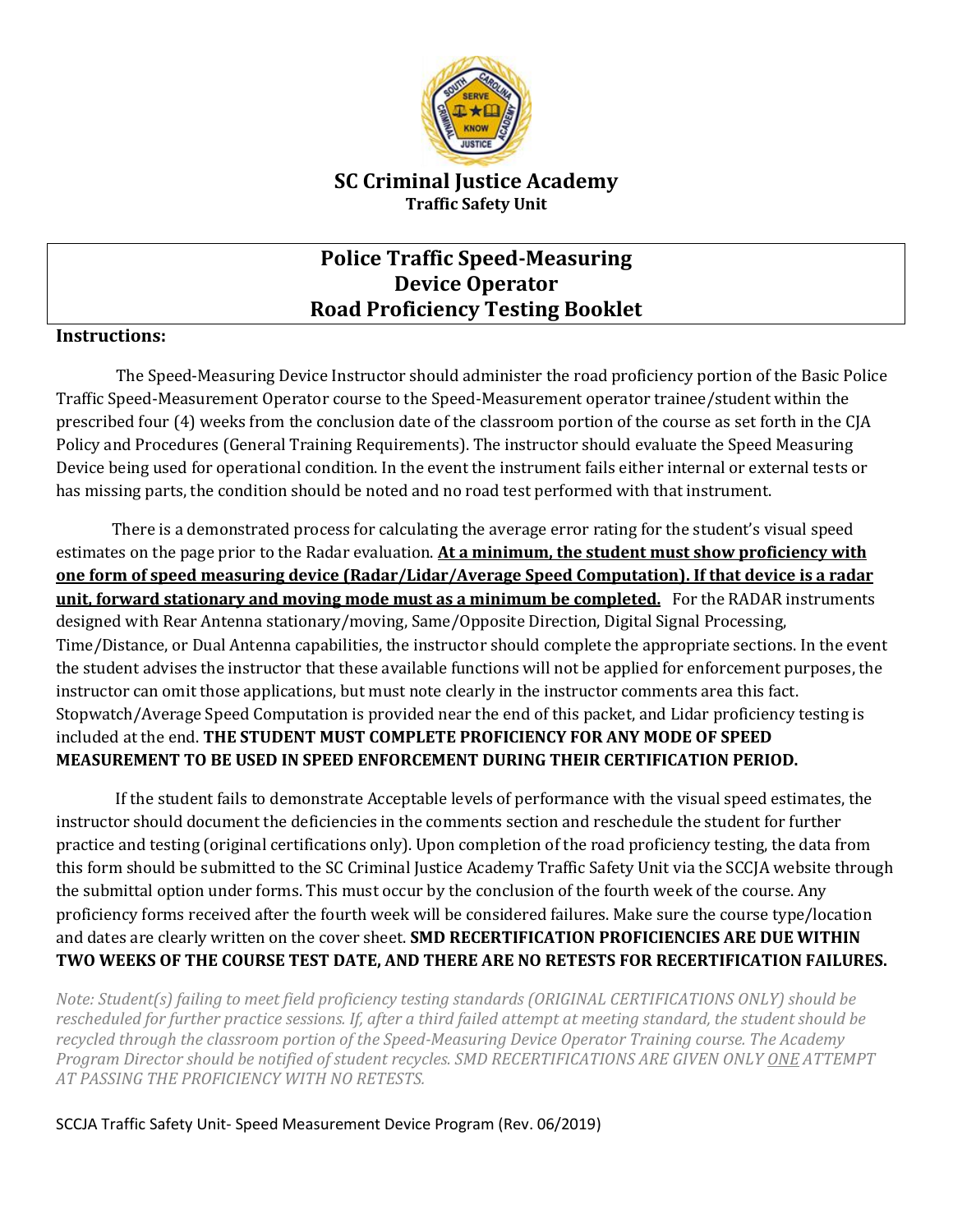

# **Radar Functionality**

# **(***Required for Radar Proficiency***)**

### **PROPER RADAR SET-UP: ABC'S (CHECK ONE):**

|                                                    | <b>Acceptable</b> | <u>Unacceptable</u> |  |  |  |
|----------------------------------------------------|-------------------|---------------------|--|--|--|
| Antenna(s):                                        |                   |                     |  |  |  |
| Box:                                               |                   |                     |  |  |  |
| Current:                                           |                   |                     |  |  |  |
| <b>PROPER RADAR TESTING PROCEDURE (CHECK ONE):</b> |                   |                     |  |  |  |
|                                                    | <u>Acceptable</u> | <u>Unacceptable</u> |  |  |  |
| <b>Internal/Light Segment Tests:</b>               |                   |                     |  |  |  |
| <b>Tuning Forks Test (Stationary):</b>             |                   |                     |  |  |  |
| <b>Tuning Forks Test (Moving):</b>                 |                   |                     |  |  |  |
| <b>Explain Tracking History</b> (for all modes of  |                   |                     |  |  |  |
| expected operation):                               |                   |                     |  |  |  |
| <b>REMOTE CONTROL FUNCTIONS:</b>                   |                   |                     |  |  |  |
|                                                    |                   |                     |  |  |  |
|                                                    | <b>Acceptable</b> | <u>Unacceptable</u> |  |  |  |
| Front/Rear Antenna Switching (Explain and          |                   |                     |  |  |  |
| demonstrate the use of the remote buttons if       |                   |                     |  |  |  |
| applicable):                                       |                   |                     |  |  |  |
| Faster/Slower Button (Explain the use of the       |                   |                     |  |  |  |
| button in conjunction with same direction          |                   |                     |  |  |  |
| mode if applicable):                               |                   |                     |  |  |  |
| <b>Target Verification Window (Explain the</b>     |                   |                     |  |  |  |
| target verification speeding up and/or             |                   |                     |  |  |  |
| slowing down):                                     |                   |                     |  |  |  |
| Lock-Release (Explain function)                    |                   |                     |  |  |  |

|                                               | Acceptable | Unacceptable |
|-----------------------------------------------|------------|--------------|
| <b>Antenna Direction Indicators (Explain)</b> |            |              |
| function if applicable):                      |            |              |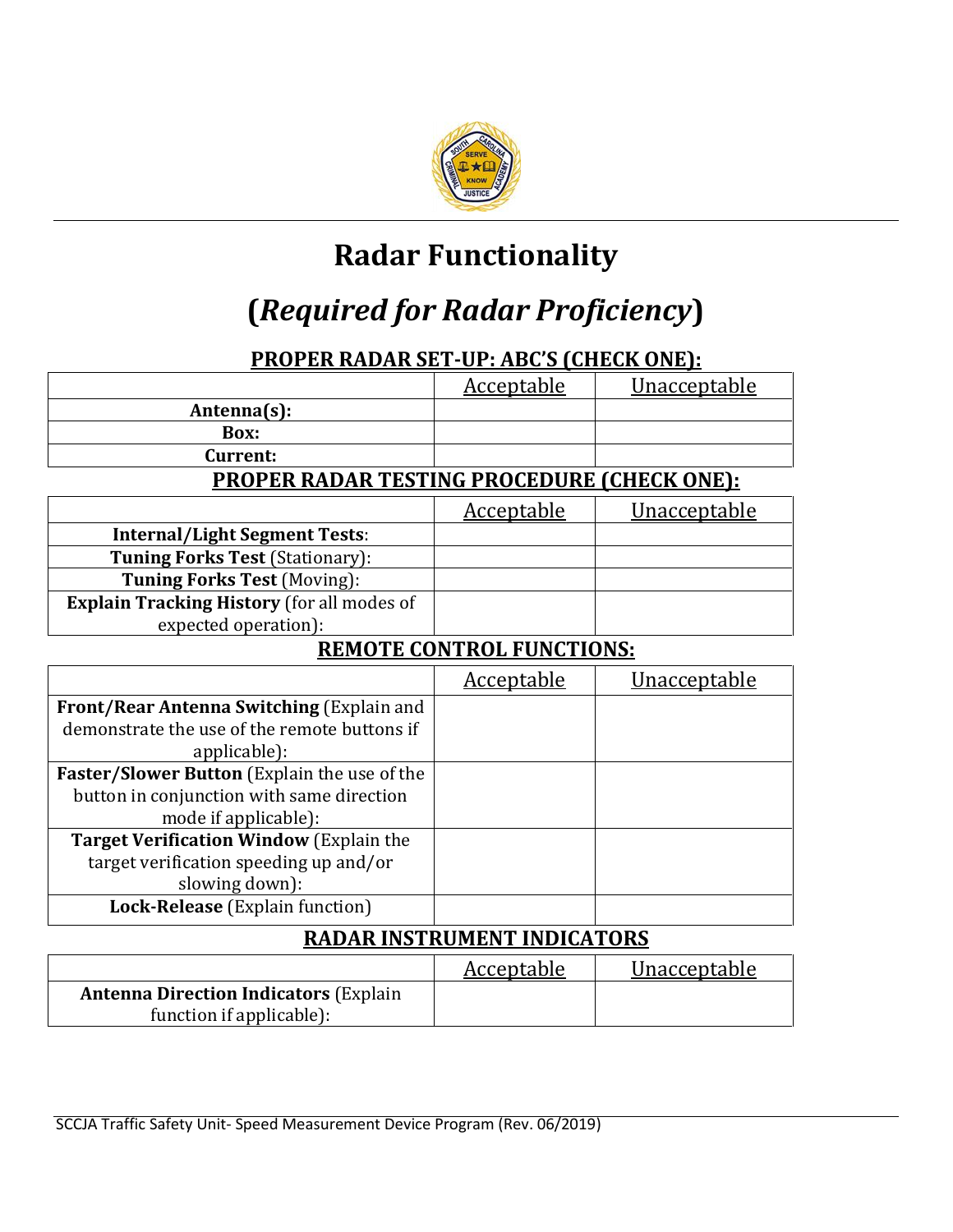

| $\cdots$ $\cdots$ $\cdots$ $\cdots$ $\cdots$<br><u>. 150. 22 poetas</u><br>$\sim$ 000 000 $\sim$ 000 $\sim$<br><u> HAMAA DI CI</u> |                 |        |                            |                       |                 |        |                            |
|------------------------------------------------------------------------------------------------------------------------------------|-----------------|--------|----------------------------|-----------------------|-----------------|--------|----------------------------|
| <b>Stationary</b>                                                                                                                  |                 |        |                            | <b>Moving</b>         |                 |        |                            |
| <b>Target Vehicle</b>                                                                                                              | <b>Estimate</b> | Actual | <b>Error</b><br><b>MPH</b> | <b>Target Vehicle</b> | <b>Estimate</b> | Actual | <b>Error</b><br><b>MPH</b> |
| $\mathbf{1}$                                                                                                                       | 40              | 45     | 5                          | $\mathbf{1}$          | 45              | 45     |                            |
| $\overline{2}$                                                                                                                     | 45              | 45     |                            | $\overline{2}$        | 42              | 45     | 3                          |
| $\overline{3}$                                                                                                                     | 43              | 45     | $\overline{2}$             | $\mathfrak{Z}$        | 50              | 45     | 5                          |
| $\overline{4}$                                                                                                                     | 42              | 45     | 3                          | $\overline{4}$        | 46              | 45     | $\mathbf{1}$               |
| 5                                                                                                                                  | 45              | 45     |                            | 5                     | 47              | 45     | $\overline{2}$             |
| 6                                                                                                                                  | 42              | 45     | 3                          | 6                     | 45              | 45     |                            |
| $\overline{7}$                                                                                                                     | 44              | 45     | $\mathbf{1}$               | $\overline{7}$        | 45              | 45     |                            |
| 8                                                                                                                                  | 45              | 45     | $\overline{\phantom{a}}$   | 8                     | 41              | 45     | $\overline{4}$             |
| 9                                                                                                                                  | 40              | 45     | 5                          | 9                     | 45              | 45     |                            |
| 10                                                                                                                                 | 45              | 45     |                            | 10                    | 45              | 45     |                            |

### **Road Proficiency Visual Estimate Test Scoring Example:**

**Average Error MPH Stationary:\_ 1.9 Average Error MPH Moving:\_\_\_\_\_ 1.5** Average Error MPH Overall (add above two lines together and divide by 2): 1.7

**\*Simply add the error totals for each side then divide by ten. This is done for each mode separately. Then add both stationary and moving error totals and divide by 2. The student must not exceed +/- 3.0 MPH average in EACH TESTED MODE (e.g. stationary-front, moving-front, moving-front-fastest, etc.) or it is considered unsatisfactory**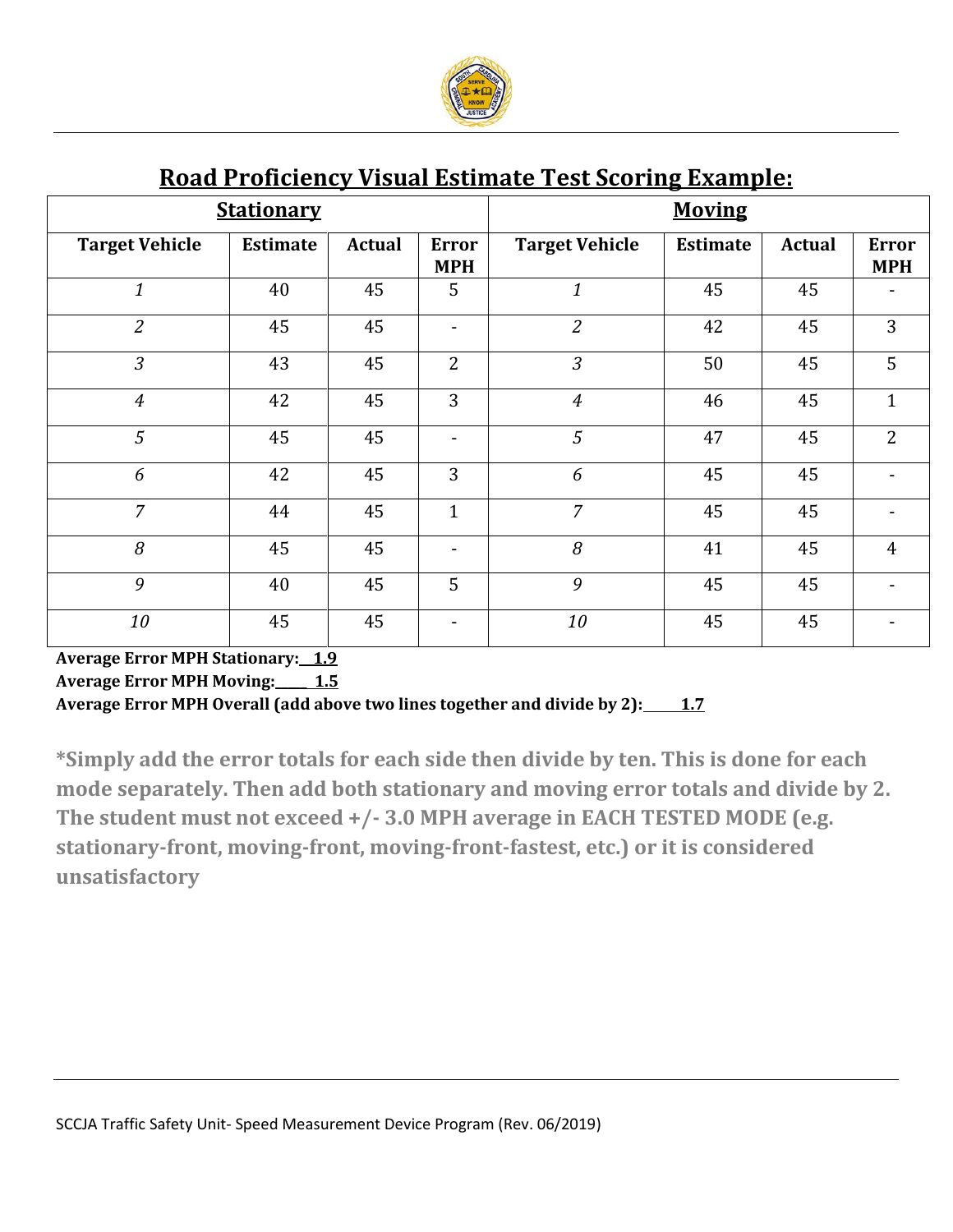

### **Radar Unit Identification**

| Make:                 |  |
|-----------------------|--|
| Model:                |  |
| <b>Serial Number:</b> |  |
| <b>Condition:</b>     |  |

### **Visual Estimate Tests Front Antenna FRONT ANTENNA ONLY: Minimum Required For Radar**

| <b>Stationary</b>     |          |               | <b>Moving</b>              |                       |          |               |                            |
|-----------------------|----------|---------------|----------------------------|-----------------------|----------|---------------|----------------------------|
| <b>Target Vehicle</b> | Estimate | <b>Actual</b> | <b>Error</b><br><b>MPH</b> | <b>Target Vehicle</b> | Estimate | <b>Actual</b> | <b>Error</b><br><b>MPH</b> |
| $\it 1$               |          |               |                            | $\boldsymbol{1}$      |          |               |                            |
| $\overline{2}$        |          |               |                            | $\overline{c}$        |          |               |                            |
| $\mathfrak{Z}$        |          |               |                            | $\mathfrak{Z}$        |          |               |                            |
| $\overline{4}$        |          |               |                            | $\boldsymbol{4}$      |          |               |                            |
| 5                     |          |               |                            | $\overline{5}$        |          |               |                            |
| $\boldsymbol{6}$      |          |               |                            | 6                     |          |               |                            |
| $\overline{7}$        |          |               |                            | $\overline{7}$        |          |               |                            |
| 8                     |          |               |                            | 8                     |          |               |                            |
| 9                     |          |               |                            | 9                     |          |               |                            |
| 10                    |          |               |                            | 10                    |          |               |                            |

### **Average Error MPH Stationary:**

**Average Error MPH Moving:** 

**Average Error MPH Overall (add above two lines together and divide by 2) :** 

#### **Instructor Comments:**

| <b>Instructor Signature:</b> | Date: |
|------------------------------|-------|
| <b>Student Signature:</b>    | Date: |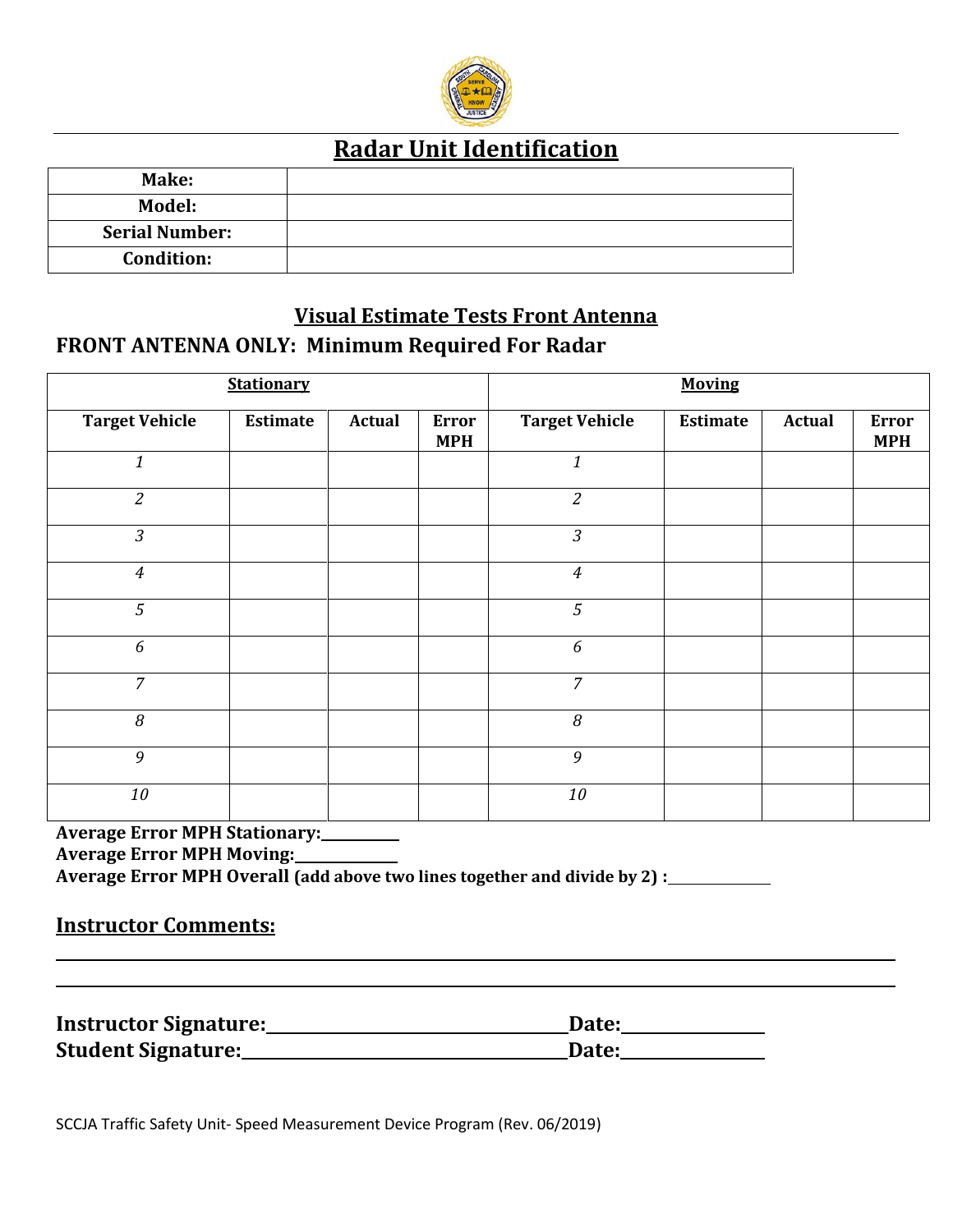

### **Visual Estimate Tests Rear Antenna REAR ANTENNA ONLY: If Utilized**

| <b>Stationary</b>     |          |               | <b>Moving</b>              |                       |                 |               |                            |
|-----------------------|----------|---------------|----------------------------|-----------------------|-----------------|---------------|----------------------------|
| <b>Target Vehicle</b> | Estimate | <b>Actual</b> | <b>Error</b><br><b>MPH</b> | <b>Target Vehicle</b> | <b>Estimate</b> | <b>Actual</b> | <b>Error</b><br><b>MPH</b> |
| 1                     |          |               |                            |                       |                 |               |                            |
| $\overline{2}$        |          |               |                            | $\overline{2}$        |                 |               |                            |
| $\mathfrak{Z}$        |          |               |                            | $\mathfrak{Z}$        |                 |               |                            |
| $\overline{4}$        |          |               |                            | 4                     |                 |               |                            |
| 5                     |          |               |                            | $\overline{5}$        |                 |               |                            |
| 6                     |          |               |                            | 6                     |                 |               |                            |
| 7                     |          |               |                            | 7                     |                 |               |                            |
| 8                     |          |               |                            | 8                     |                 |               |                            |
| 9                     |          |               |                            | 9                     |                 |               |                            |
| 10                    |          |               |                            | <i>10</i>             |                 |               |                            |

**Average Error MPH Stationary:** 

**Average Error MPH Moving:** 

**Average Error MPH Overall (add above two lines together and divide by 2):** 

#### **Instructor Comments:**

| <b>Instructor Signature:</b> | Date: |
|------------------------------|-------|
| <b>Student Signature:</b>    | Date: |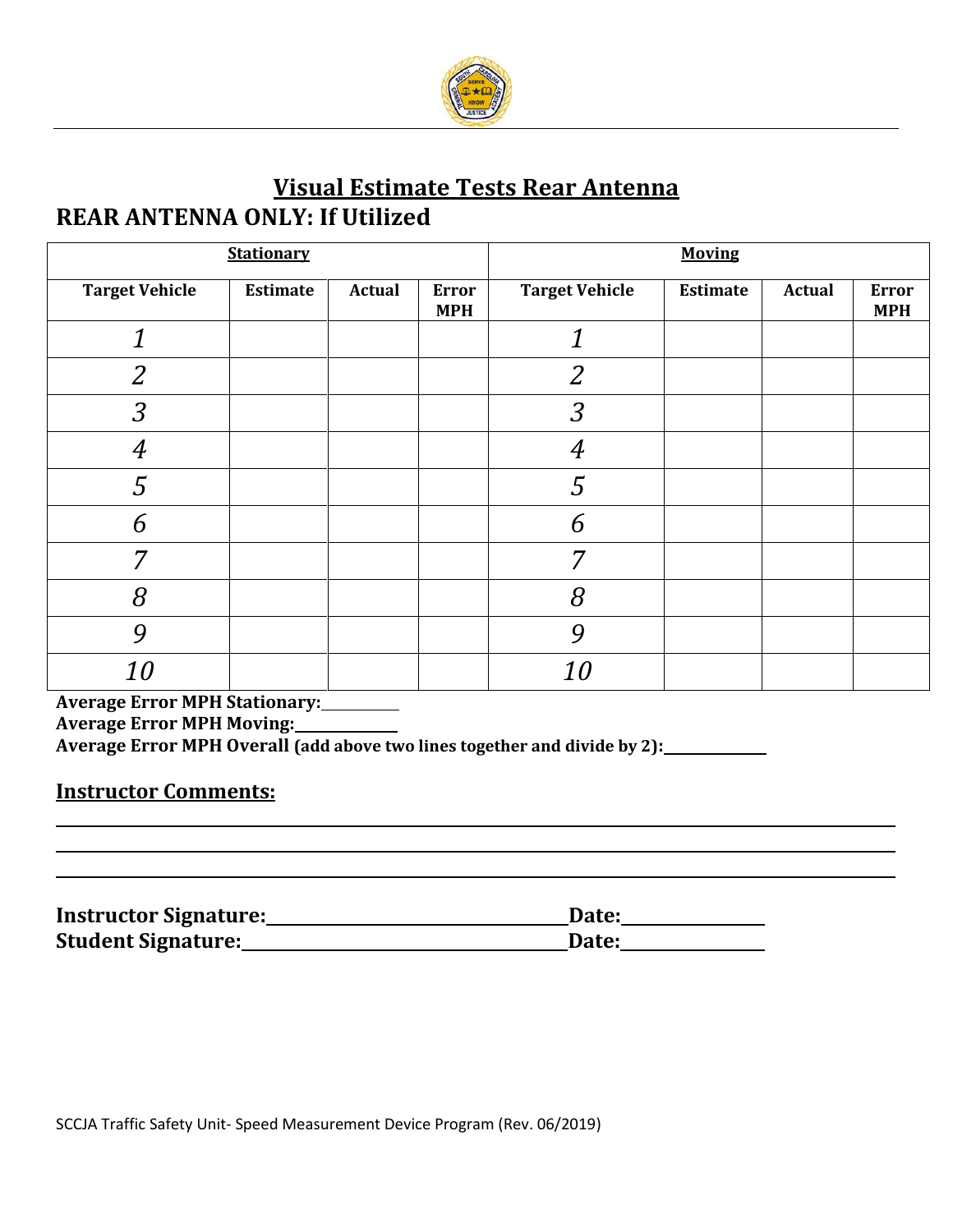

### **Visual Estimate Tests Same Direction**

### **FRONT ANTENNA SAME DIRECTION: If Utilized**

| <b>Moving</b>         |                 |               |                  |  |  |  |
|-----------------------|-----------------|---------------|------------------|--|--|--|
| <b>Target Vehicle</b> | <b>Estimate</b> | <b>Actual</b> | <b>Error MPH</b> |  |  |  |
|                       |                 |               |                  |  |  |  |
|                       |                 |               |                  |  |  |  |
|                       |                 |               |                  |  |  |  |
|                       |                 |               |                  |  |  |  |
|                       |                 |               |                  |  |  |  |

*Add these together and divide by 5.*

### **REAR ANTENNA SAME DIRECTION: If Utilized**

| <b>Moving</b>         |                 |               |                  |  |  |  |
|-----------------------|-----------------|---------------|------------------|--|--|--|
| <b>Target Vehicle</b> | <b>Estimate</b> | <b>Actual</b> | <b>Error MPH</b> |  |  |  |
|                       |                 |               |                  |  |  |  |
|                       |                 |               |                  |  |  |  |
|                       |                 |               |                  |  |  |  |
|                       |                 |               |                  |  |  |  |
|                       |                 |               |                  |  |  |  |

*Add these together and divide by 5.*

### **Average Error MPH Front Antenna:**

### **Average Error MPH Rear Antenna:**

### **Average Error MPH Overall (add above two lines and divide by 2):\_\_\_\_\_\_\_\_\_\_\_\_\_\_\_\_\_\_**

#### **Instructor Comments:**

Instructor Signature: Date: Date: **Student Signature: Date: Date: Date: Date: Date: Date: Date: Date: Date: Date: Date: Date: Date: Date: Date: Date: Date: Date: Date: Date: Date: Date: Date: Date: Date:**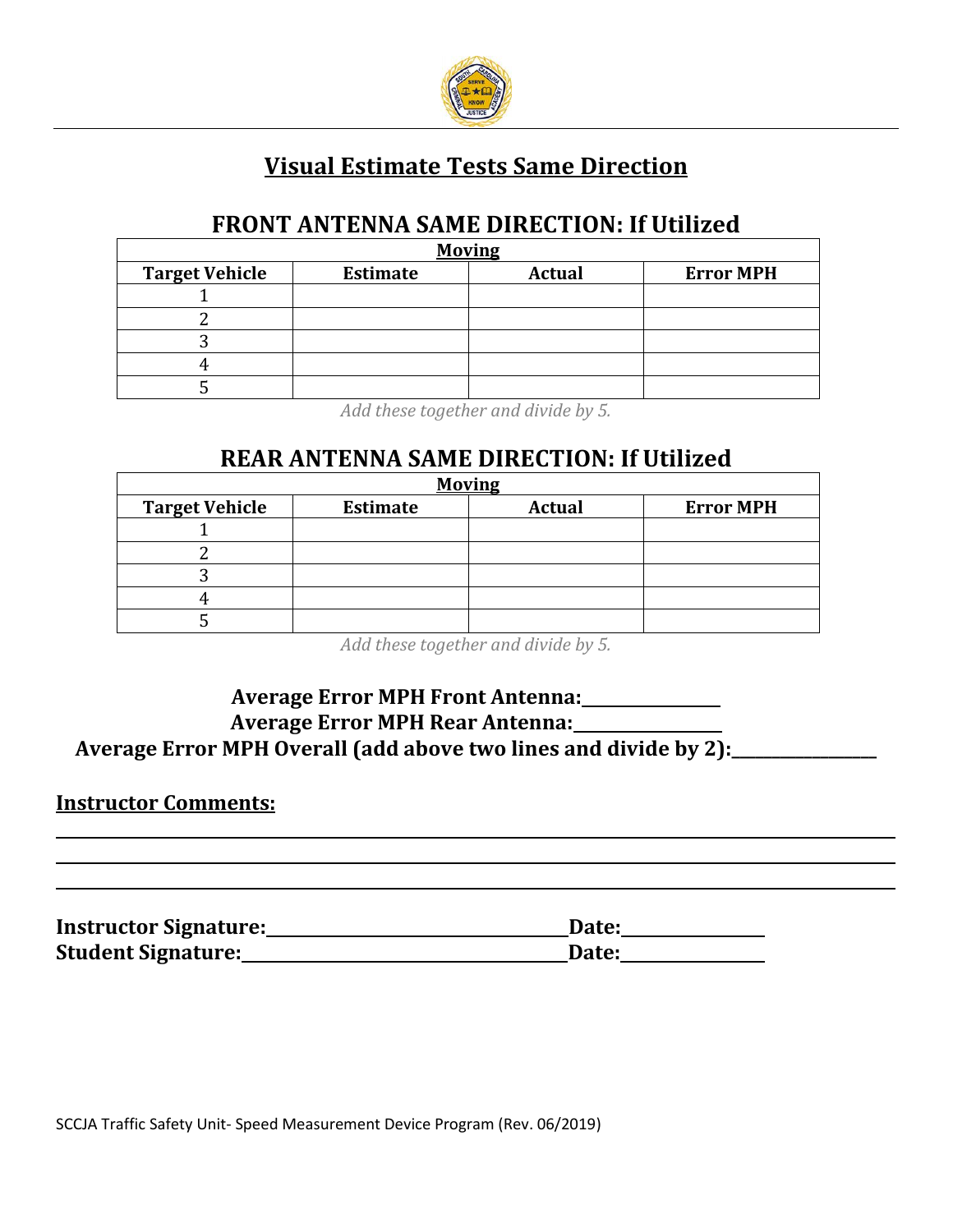

### **Visual Estimate Tests Fastest Mode**

### **DSP- Fastest Mode Front Antenna: If Utilized**

| <b>Stationary</b>     |          |        | <b>Moving</b>       |                       |          |        |                            |
|-----------------------|----------|--------|---------------------|-----------------------|----------|--------|----------------------------|
| <b>Target Vehicle</b> | Estimate | Actual | Error<br><b>MPH</b> | <b>Target Vehicle</b> | Estimate | Actual | <b>Error</b><br><b>MPH</b> |
|                       |          |        |                     |                       |          |        |                            |
| ົ                     |          |        |                     | റ<br>∠                |          |        |                            |
| 3                     |          |        |                     | 3                     |          |        |                            |
|                       |          |        |                     |                       |          |        |                            |
|                       |          |        |                     |                       |          |        |                            |

### **DSP- Fastest Mode Rear Antenna: If Utilized**

|                       | <b>Stationary</b> |        |                            |                       | <b>Moving</b> |        |                     |
|-----------------------|-------------------|--------|----------------------------|-----------------------|---------------|--------|---------------------|
| <b>Target Vehicle</b> | Estimate          | Actual | <b>Error</b><br><b>MPH</b> | <b>Target Vehicle</b> | Estimate      | Actual | Error<br><b>MPH</b> |
|                       |                   |        |                            |                       |               |        |                     |
| ົ                     |                   |        |                            | າ                     |               |        |                     |
| 3                     |                   |        |                            | ႒<br>n J              |               |        |                     |
| 4                     |                   |        |                            |                       |               |        |                     |
|                       |                   |        |                            |                       |               |        |                     |

#### **Average Error MPH Front Antenna: Average Error MPH Rear Antenna: Average Error MPH Overall (add above two lines and divide by 2):**

#### **Instructor Comments:**

| <b>Instructor Signature:</b> | Date: |
|------------------------------|-------|
| <b>Student Signature:</b>    | Date: |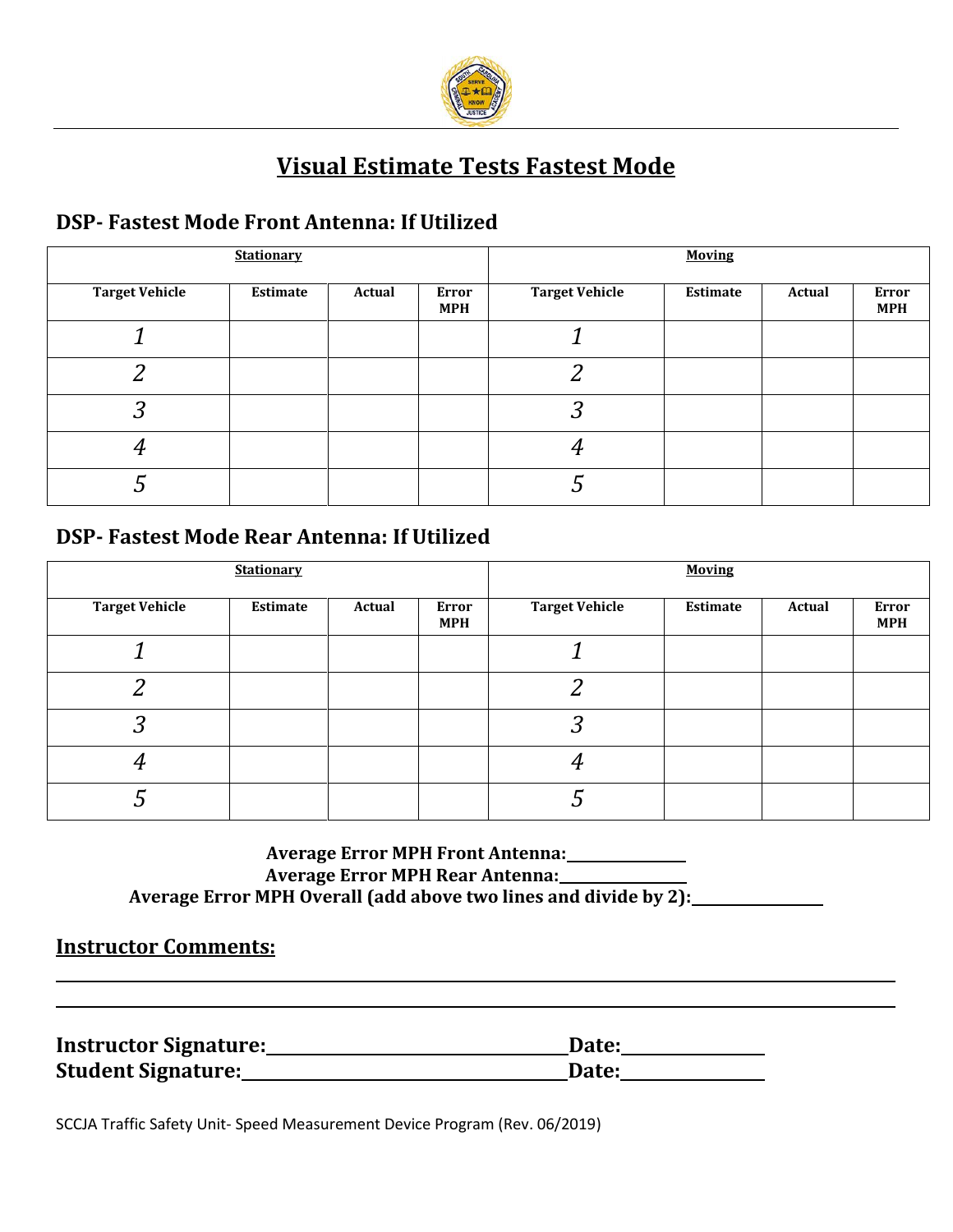

### **Average Speed Calculations for the Stopwatch Function (REQUIRED FOR TIME DISTANCE):**

#### **Stopwatch Set-up (check one): If Utilized**

|                                                   | Acceptable | <b>Unacceptable</b> |
|---------------------------------------------------|------------|---------------------|
| <b>Stopwatch Test</b>                             |            |                     |
| <b>Enter proper distance</b>                      |            |                     |
| <b>Familiarity with Time/Distance Principles:</b> |            |                     |

#### **Box (Counter) Functions: If Utilized**

|                                                             | <b>Acceptable</b> | <b>Unacceptable</b> |
|-------------------------------------------------------------|-------------------|---------------------|
| <b>Stopwatch/Range Selection</b> (Explain proper use of the |                   |                     |
| stopwatch):                                                 |                   |                     |
| <b>Distance Switch</b> (Explains how to enter distance and  |                   |                     |
| converting yards to feet, etc.):                            |                   |                     |
| Display Target Speed (Explain D.T.S. only/display time in   |                   |                     |
| seconds):                                                   |                   |                     |

#### **Calculations: If Utilized**

| <b>Target Vehicle</b> | <b>Distance</b> | Time | Estimate | <b>Actual Speed</b> | <b>Error MPH</b> |
|-----------------------|-----------------|------|----------|---------------------|------------------|
|                       |                 |      |          |                     |                  |
|                       |                 |      |          |                     |                  |
| v                     |                 |      |          |                     |                  |
|                       |                 |      |          |                     |                  |
|                       |                 |      |          |                     |                  |

*Add these together and divide by 5.*

**Average Error:** 

**Instructor Comments:**

| <b>Instructor Signature:</b> | Date: |
|------------------------------|-------|
| <b>Student Signature:</b>    | Date: |